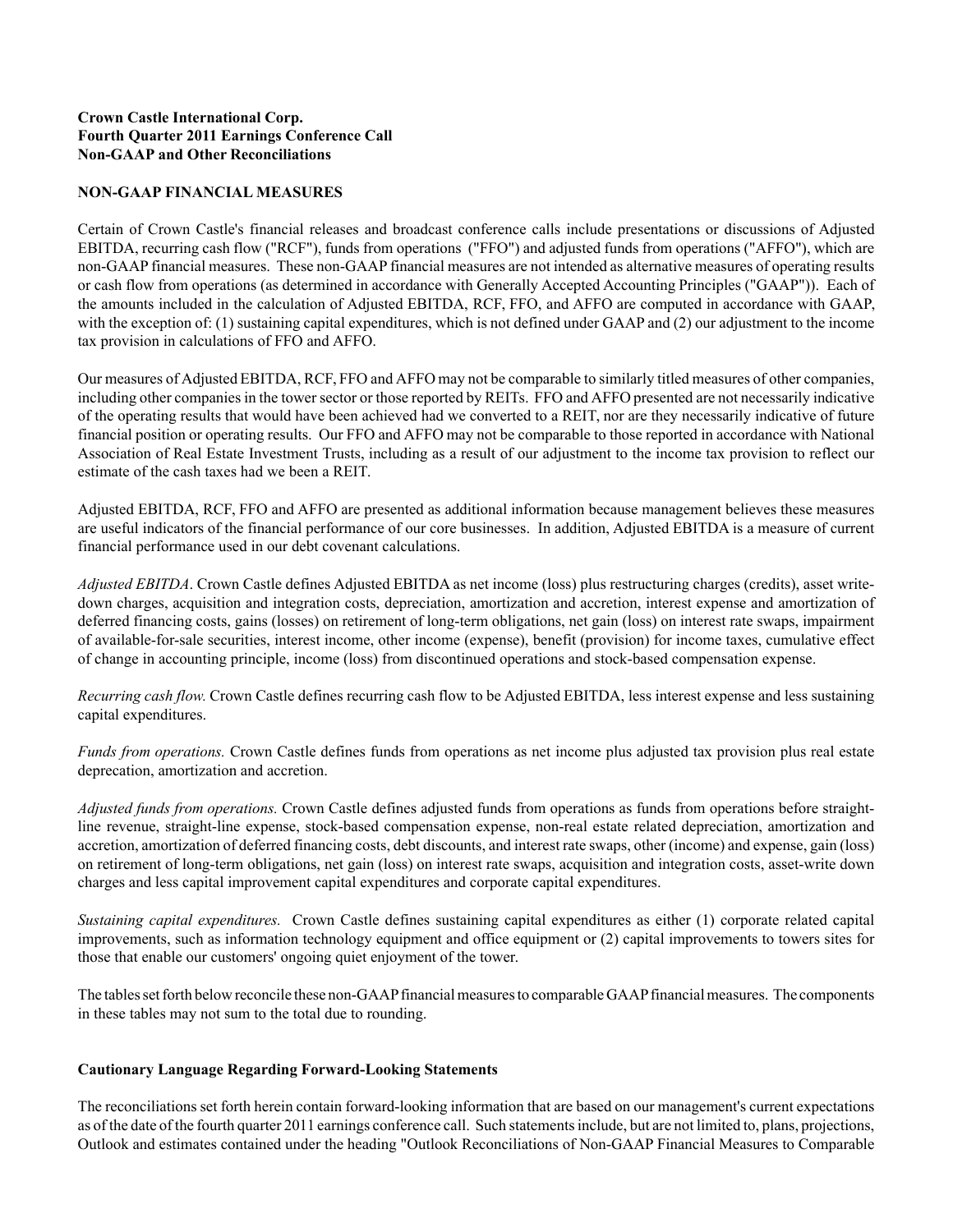GAAP Financial Measures." Words such as "Outlook" and "Forecast" are intended to identify forward-looking statements. The Outlook included herein does not include the impact of acquisitions and financing described on our fourth quarter earnings conference call (held on January 26, 2012) and our fourth quarter earnings release (dated January 25, 2012).

Such forward-looking statements are subject to certain risks, uncertainties and assumptions, including but not limited to prevailing market conditions and factors. Should one or more of these or other risks or uncertainties materialize, or should underlying assumptions prove incorrect, actual results may vary materially from those expected. More information about potential risk factors which could affect our results is included in our filings with the SEC. Crown Castle assumes no obligation to update publicly any forward-looking statements, whether as a result of new information, future events or otherwise.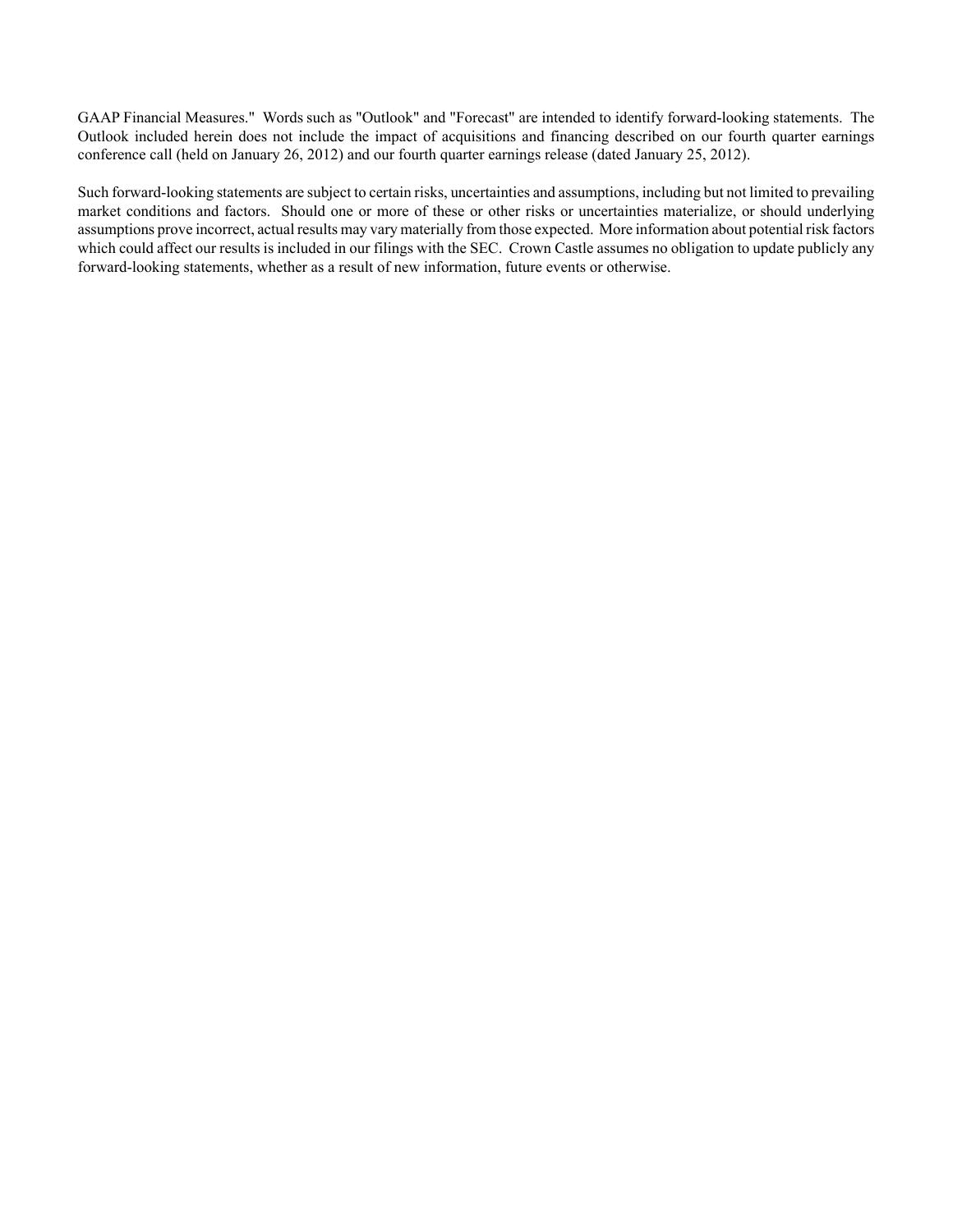#### **Reconciliations of Non-GAAP Financial Measure to Comparable GAAP Financial Measures:**

# **Adjusted EBITDA for the quarters and years ended December 31, 2011 and December 31, 2010 is computed as follows:**

|                                                               |   | <b>For the Three Months Ended</b> |     |                      | <b>For the Twelve Months Ended</b> |         |                             |         |
|---------------------------------------------------------------|---|-----------------------------------|-----|----------------------|------------------------------------|---------|-----------------------------|---------|
| (in millions)                                                 |   | December 31.<br>2011              |     | December 31.<br>2010 | December 31.<br>2011               |         | December 31,<br><b>2010</b> |         |
| Net income (loss)                                             | S | 48.9                              | \$. | 40.9                 | \$                                 | 171.5   |                             | (311.3) |
| Adjustments to increase (decrease) net income (loss):         |   |                                   |     |                      |                                    |         |                             |         |
| Asset write-down charges                                      |   | 8.6                               |     | 5.1                  |                                    | 22.3    |                             | 13.7    |
| Acquisition and integration costs                             |   | 1.6                               |     | 1.0                  |                                    | 3.3     |                             | 2.1     |
| Depreciation, amortization and accretion                      |   | 139.0                             |     | 137.3                |                                    | 553.0   |                             | 540.8   |
| Interest expense and amortization of deferred financing costs |   | 127.3                             |     | 125.9                |                                    | 507.6   |                             | 490.3   |
| Gains (losses) on retirement of long-term obligations         |   |                                   |     |                      |                                    |         |                             | 138.4   |
| Net gain (loss) on interest rate swaps                        |   |                                   |     | (5.9)                |                                    |         |                             | 286.4   |
| Interest income                                               |   | (0.1)                             |     | (0.6)                |                                    | (0.7)   |                             | (2.2)   |
| Other income (expense)                                        |   | 0.1                               |     | (0.1)                |                                    | 5.6     |                             | 0.6     |
| Benefit (provision) for income taxes                          |   | 0.6                               |     | (4.2)                |                                    | 8.3     |                             | (26.8)  |
| Stock-based compensation expense                              |   | 9.2                               |     | 11.9                 |                                    | 36.0    |                             | 40.0    |
| <b>Adjusted EBITDA</b>                                        |   | 335.2                             |     | 311.4                |                                    | 1,306.8 |                             | 1,171.9 |

# **Adjusted EBITDA for the quarter ending March 31, 2012 and the year ending December 31, 2012 is forecasted as follows:**

|                                                                        | O1 2012        | Full Year 2012     |
|------------------------------------------------------------------------|----------------|--------------------|
| (in millions)                                                          | Outlook        | Outlook            |
| Net income (loss)                                                      | \$39 to \$65   | \$176 to \$266     |
| Adjustments to increase (decrease) net income (loss):                  |                |                    |
| Asset write-down charges                                               | \$4 to \$6     | \$21 to \$31       |
| Acquisition and integration costs                                      | \$0 to \$1     | \$1 to \$3         |
| Depreciation, amortization and accretion                               | \$136 to \$141 | \$541 to \$566     |
| Interest expense and amortization of deferred financing costs $(a)(b)$ | \$124 to \$128 | \$505 to \$515     |
| Gains (losses) on retirement of long-term obligations                  | \$0 to \$0     | \$0 to \$0         |
| Interest income                                                        | $(1)$ to $\$0$ | $$(1)$ to $$0$     |
| Other income (expense)                                                 | $(1)$ to \$1   | $(1)$ to \$1       |
| Benefit (provision) for income taxes <sup>(c)</sup>                    | \$4 to \$8     | \$15 to \$35       |
| Stock-based compensation expense                                       | \$9 to \$11    | \$33 to \$38       |
| <b>Adjusted EBITDA</b>                                                 | \$335 to \$340 | \$1,365 to \$1,380 |

(a) Inclusive of approximately \$24 million and \$98 million, respectively, of non-cash expense.

(b) Approximately \$16 million and \$65 million, respectively, of the total non-cash expense relates to the amortization of interest rate swaps, all of which has been cash settled in prior periods.

(c) At the closing of the NextG transaction, we expect to reverse a significant portion of the valuation allowance on our federal deferred tax asset.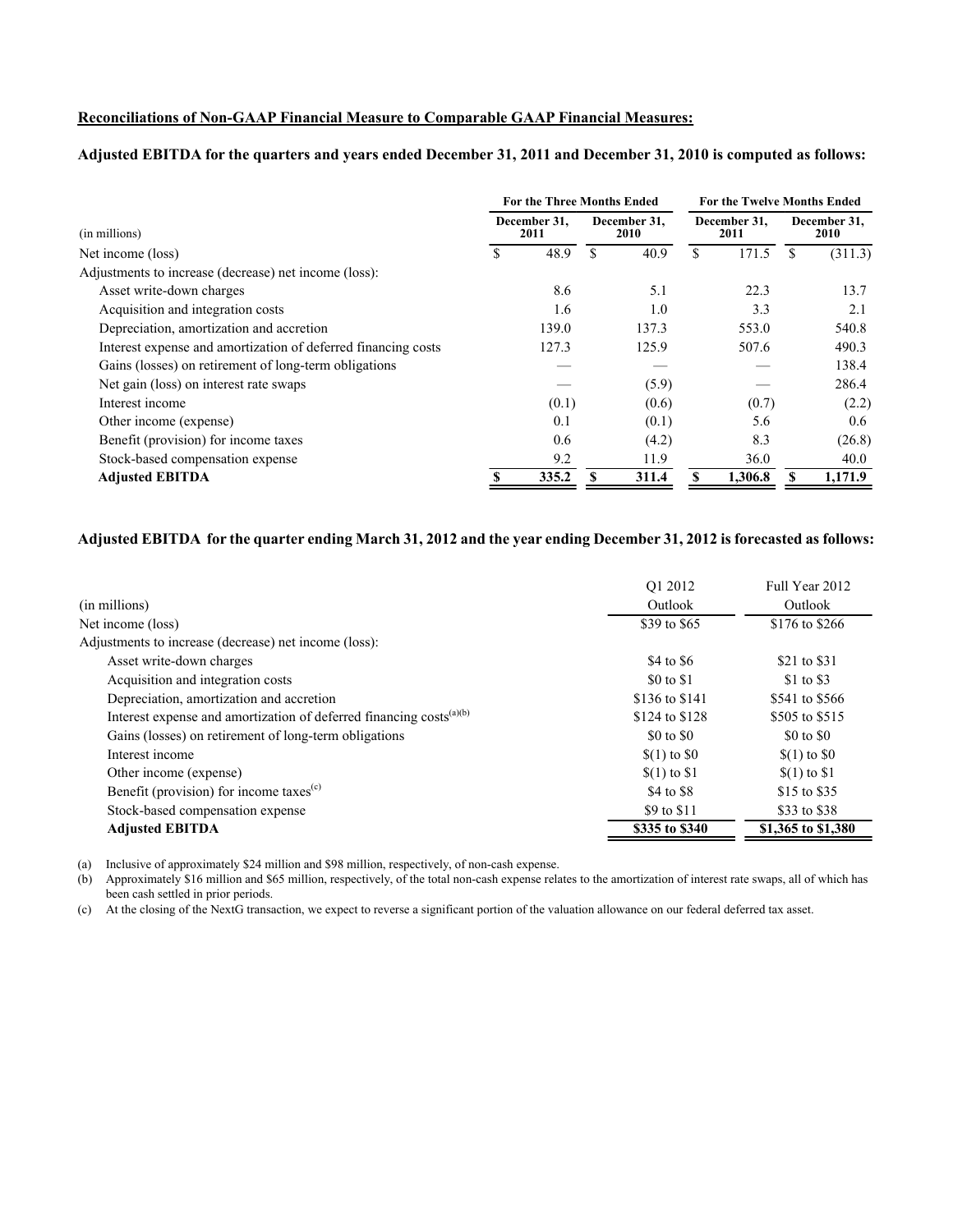# **Reconciliations of Non-GAAP Financial Measure to Comparable GAAP Financial Measures:**

# **FFO and AFFO for the quarter ending March 31, 2012 and the year ending December 31, 2012 are forecasted as follows:**

|                                                                                  | O1 2012            | Full Year 2012       |
|----------------------------------------------------------------------------------|--------------------|----------------------|
| (in millions)                                                                    | Outlook            | Outlook              |
| Net income                                                                       | \$39 to \$65       | \$176 to \$266       |
| Adjusted tax provision <sup>(a)</sup>                                            | \$3 to \$7         | \$11 to \$31         |
| Real estate related depreciation, amortization and accretion                     | \$132 to \$135     | \$527 to \$540       |
| <b>FFO</b>                                                                       | \$172 to \$198     | \$727 to \$817       |
| FFO (from above)                                                                 | \$172 to \$198     | \$727 to \$817       |
| Straight-line revenue                                                            | $$(40)$ to $$(45)$ | $$(146)$ to $$(161)$ |
| Straight-line expense                                                            | \$7 to \$12        | \$25 to \$40         |
| Stock-based compensation expense                                                 | \$9 to \$11        | \$33 to \$38         |
| Non-real estate related depreciation, amortization and accretion                 | \$4 to \$6         | \$14 to \$26         |
| Amortization of deferred financing costs, debt discounts and interest rate swaps | \$22 to \$26       | \$93 to \$103        |
| Other (income) expense $^{(b)}$                                                  | $(1)$ to \$1       | $(1)$ to \$1         |
| Gains (losses) on retirement of long-term obligations                            | \$0 to \$0         | \$0 to \$0           |
| Acquisition and integration costs                                                | \$0 to \$1         | \$1 to \$3           |
| Asset write-down charges                                                         | \$4 to \$6         | \$21 to \$31         |
| Capital improvement capital expenditures                                         | $\$(3)$ to $\$(4)$ | $$(13)$ to $$(15)$   |
| Corporate capital expenditures                                                   | $(2)$ to $(3)$     | $\$(9)$ to $\$(12)$  |
| <b>AFFO</b>                                                                      | \$193 to \$198     | \$800 to \$820       |

(a) Adjust the income tax provision to reflect our estimate of the cash taxes had we been a REIT, which predominately relates to foreign taxes paid. As a result, income tax expense is lower by the amount of the adjustment.

(b) Primarily includes unrealized (gains) losses on foreign exchange.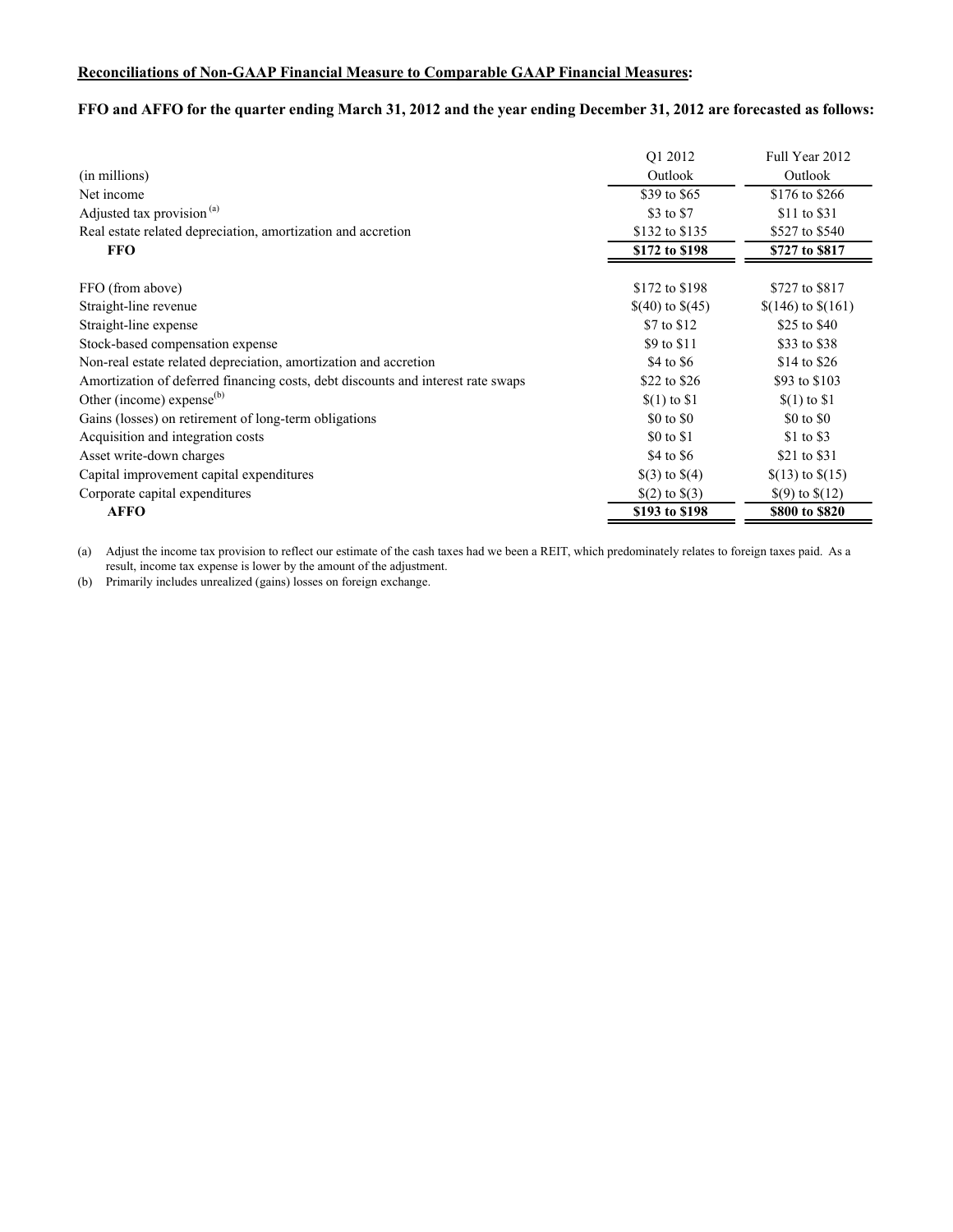# **FFO and AFFO for the quarters ended March 31, 2011, June 30, 2011, September 30, 2011 and December 31, 2011 are computed as follows:**

|                                                                                     | For Three Months Ended |                   |                  |            |               |                       |                      |        |  |  |  |  |
|-------------------------------------------------------------------------------------|------------------------|-------------------|------------------|------------|---------------|-----------------------|----------------------|--------|--|--|--|--|
| (in millions, except per share amounts)                                             |                        | March 31.<br>2011 | June 30.<br>2011 |            |               | September 30,<br>2011 | December 31,<br>2011 |        |  |  |  |  |
| Net income                                                                          | \$                     | 40.1              | $\mathbf{s}$     | 31.0       | \$            | 51.4                  | $\mathbf{\hat{S}}$   | 48.9   |  |  |  |  |
| Adjusted tax provision <sup>(a)</sup>                                               |                        | (1.6)             |                  | 4.9        |               | 1.9                   |                      | (0.3)  |  |  |  |  |
| Real estate related depreciation, amortization and accretion                        |                        | 132.1             |                  | 132.8      |               | 133.2                 |                      | 133.7  |  |  |  |  |
| <b>FFO</b>                                                                          |                        | 170.6             | S                | 168.8      | \$            | 186.5                 | <b>S</b>             | 182.4  |  |  |  |  |
| FFO (from above)                                                                    |                        | 170.6             |                  | 168.8      |               | 186.5                 |                      | 182.4  |  |  |  |  |
| Straight-line revenue                                                               |                        | (48.9)            |                  | (44.8)     |               | (44.7)                |                      | (40.0) |  |  |  |  |
| Straight-line expense                                                               |                        | 9.9               |                  | 10.6       |               | 9.0                   |                      | 9.5    |  |  |  |  |
| Stock-based compensation expense                                                    |                        | 10.7              |                  | 7.9        |               | 8.3                   |                      | 9.2    |  |  |  |  |
| Non-real estate related depreciation, amortization and accretion                    |                        | 5.1               |                  | 5.3        |               | 5.3                   |                      | 5.3    |  |  |  |  |
| Amortization of deferred financing costs, debt discounts and<br>interest rate swaps |                        | 25.8              |                  | 25.7       |               | 25.7                  |                      | 25.7   |  |  |  |  |
| Other (income) expense (b)                                                          |                        | 0.6               |                  | (c)<br>4.1 |               | 0.7                   |                      | 0.1    |  |  |  |  |
| Acquisition and integration costs                                                   |                        | 0.6               |                  | 0.5        |               | 0.6                   |                      | 1.6    |  |  |  |  |
| Asset write-down charges                                                            |                        | 4.4               |                  | 6.2        |               | 3.1                   |                      | 8.6    |  |  |  |  |
| Capital improvement capital expenditures                                            |                        | (1.8)             |                  | (2.6)      |               | (4.2)                 |                      | (5.3)  |  |  |  |  |
| Corporate capital expenditures                                                      |                        | (1.3)             |                  | (1.9)      |               | (2.3)                 |                      | (4.0)  |  |  |  |  |
| <b>AFFO</b>                                                                         | S.                     | 175.7             | S                | 179.8      | <sup>\$</sup> | 188.1                 | <sup>\$</sup>        | 193.1  |  |  |  |  |
| Weighted average common shares outstanding - diluted                                |                        | 289.0             |                  | 287.0      |               | 283.9                 |                      | 282.9  |  |  |  |  |
| <b>AFFO</b> per share                                                               |                        | 0.61              | \$               | 0.63       |               | 0.66                  |                      | 0.68   |  |  |  |  |

(a) Adjust the income tax provision to reflect our estimate of the cash taxes had we been a REIT, which predominately relates to foreign taxes paid. As a result, income tax expense is lower by the amount of the adjustment.

(b) Primarily includes unrealized (gains) losses on foreign exchange, except as denoted in footnote (c).

(c) Amount includes the impairment of available-for-sale securities of \$4 million.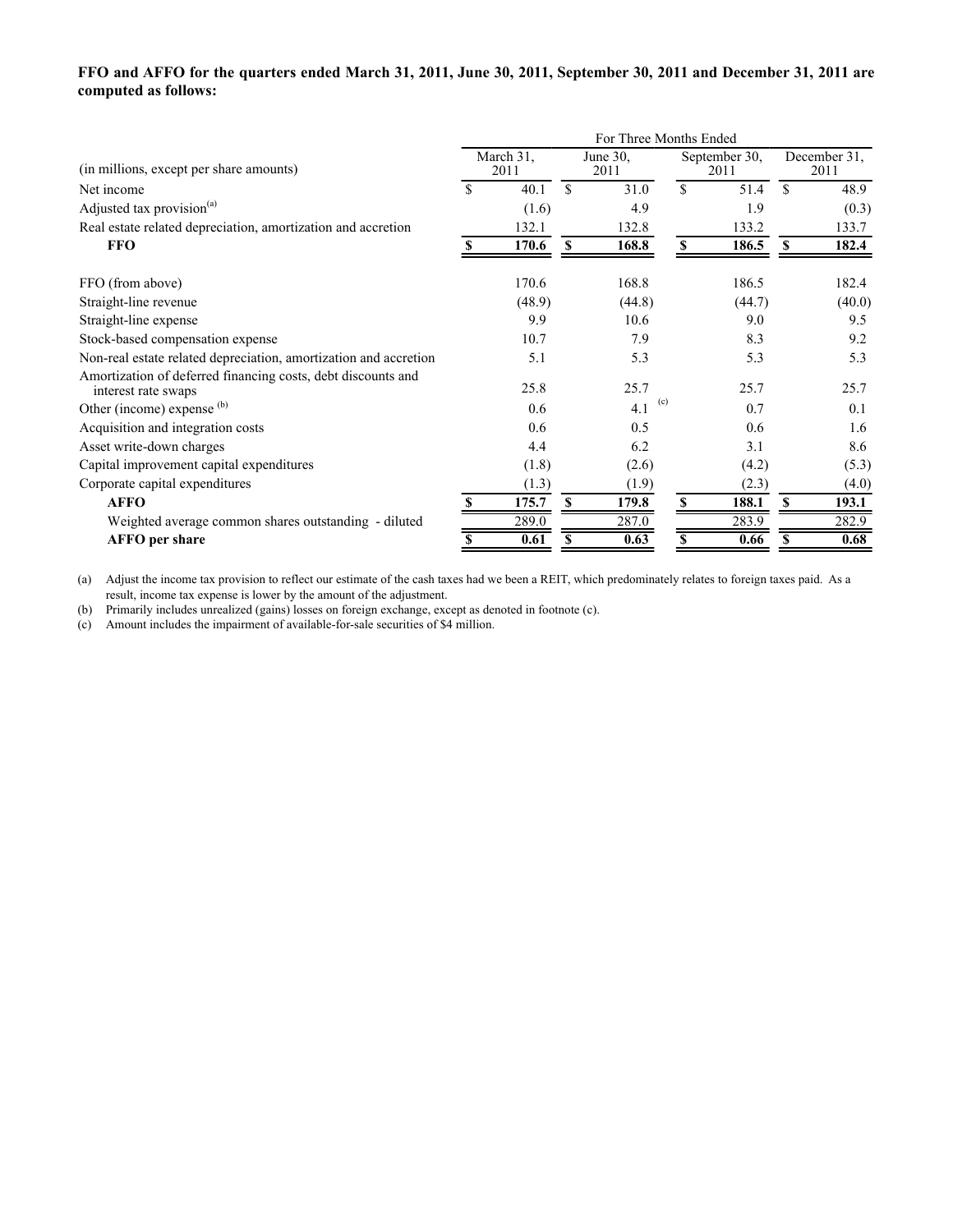# **FFO and AFFO for the quarters ended March 31, 2010, June 30, 2010, September 30, 2010 and December 31, 2010 are computed as follows:**

|                                                                                     | For Three Months Ended |         |               |                  |                       |         |               |                      |  |  |  |  |
|-------------------------------------------------------------------------------------|------------------------|---------|---------------|------------------|-----------------------|---------|---------------|----------------------|--|--|--|--|
| (in millions, except per share amounts)                                             | March 31.<br>2010      |         |               | June 30,<br>2010 | September 30,<br>2010 |         |               | December 31,<br>2010 |  |  |  |  |
| Net income                                                                          | \$.                    | (119.4) | $\mathcal{S}$ | (97.6)           | <sup>\$</sup>         | (135.1) | <sup>\$</sup> | 40.9                 |  |  |  |  |
| Adjusted tax provision <sup>(a)</sup>                                               |                        | (10.8)  |               | (5.2)            |                       | (8.2)   |               | (4.8)                |  |  |  |  |
| Real estate related depreciation, amortization and accretion                        |                        | 130.3   |               | 129.8            |                       | 130.6   |               | 131.8                |  |  |  |  |
| <b>FFO</b>                                                                          | S                      | 0.1     | S             | 27.0             | S                     | (12.7)  | \$            | 167.9                |  |  |  |  |
| FFO (from above)                                                                    |                        | 0.1     |               | 27.0             |                       | (12.7)  |               | 167.9                |  |  |  |  |
| Straight-line revenue                                                               |                        | (28.5)  |               | (29.2)           |                       | (48.2)  |               | (44.5)               |  |  |  |  |
| Straight-line expense                                                               |                        | 9.7     |               | 9.6              |                       | 9.2     |               | 10.3                 |  |  |  |  |
| Stock-based compensation expense                                                    |                        | 9.4     |               | 9.9              |                       | 8.7     |               | 11.9                 |  |  |  |  |
| Non-real estate related depreciation, amortization and accretion                    |                        | 2.6     |               | 4.6              |                       | 5.6     |               | 5.5                  |  |  |  |  |
| Amortization of deferred financing costs, debt discounts and<br>interest rate swaps |                        | 18.9    |               | 18.7             |                       | 22.2    |               | 25.7                 |  |  |  |  |
| Other (income) expense (b)                                                          |                        | 0.1     |               | 0.7              |                       | (0.2)   |               | (0.1)                |  |  |  |  |
| Gains (losses) on retirement of long-term obligations                               |                        | 66.4    |               |                  |                       | 71.9    |               |                      |  |  |  |  |
| Net gain (loss) on interest rate swaps                                              |                        | 73.3    |               | 114.6            |                       | 104.4   |               | (5.9)                |  |  |  |  |
| Acquisition and integration costs                                                   |                        | 0.0     |               | 0.3              |                       | 0.9     |               | 1.0                  |  |  |  |  |
| Asset write-down charges                                                            |                        | 1.6     |               | 2.6              |                       | 4.4     |               | 5.1                  |  |  |  |  |
| Capital improvement capital expenditures                                            |                        | (2.7)   |               | (3.0)            |                       | (3.1)   |               | (6.0)                |  |  |  |  |
| Corporate capital expenditures                                                      |                        | (1.8)   |               | (1.9)            |                       | (2.0)   |               | (3.8)                |  |  |  |  |
| <b>AFFO</b>                                                                         | S                      | 149.0   | S             | 153.9            | S                     | 161.1   | \$            | 167.2                |  |  |  |  |
| Weighted average common shares outstanding - diluted                                |                        | 288.5   |               | 286.1            |                       | 286.1   |               | 288.0                |  |  |  |  |
| <b>AFFO</b> per share                                                               | \$                     | 0.52    | S             | 0.54             | S                     | 0.56    | S             | 0.58                 |  |  |  |  |

(a) Adjust the income tax provision to reflect our estimate of the cash taxes had we been a REIT, which predominately relates to foreign taxes paid. As a result, income tax expense is lower by the amount of the adjustment.

(b) Primarily includes unrealized (gains) losses on foreign exchange.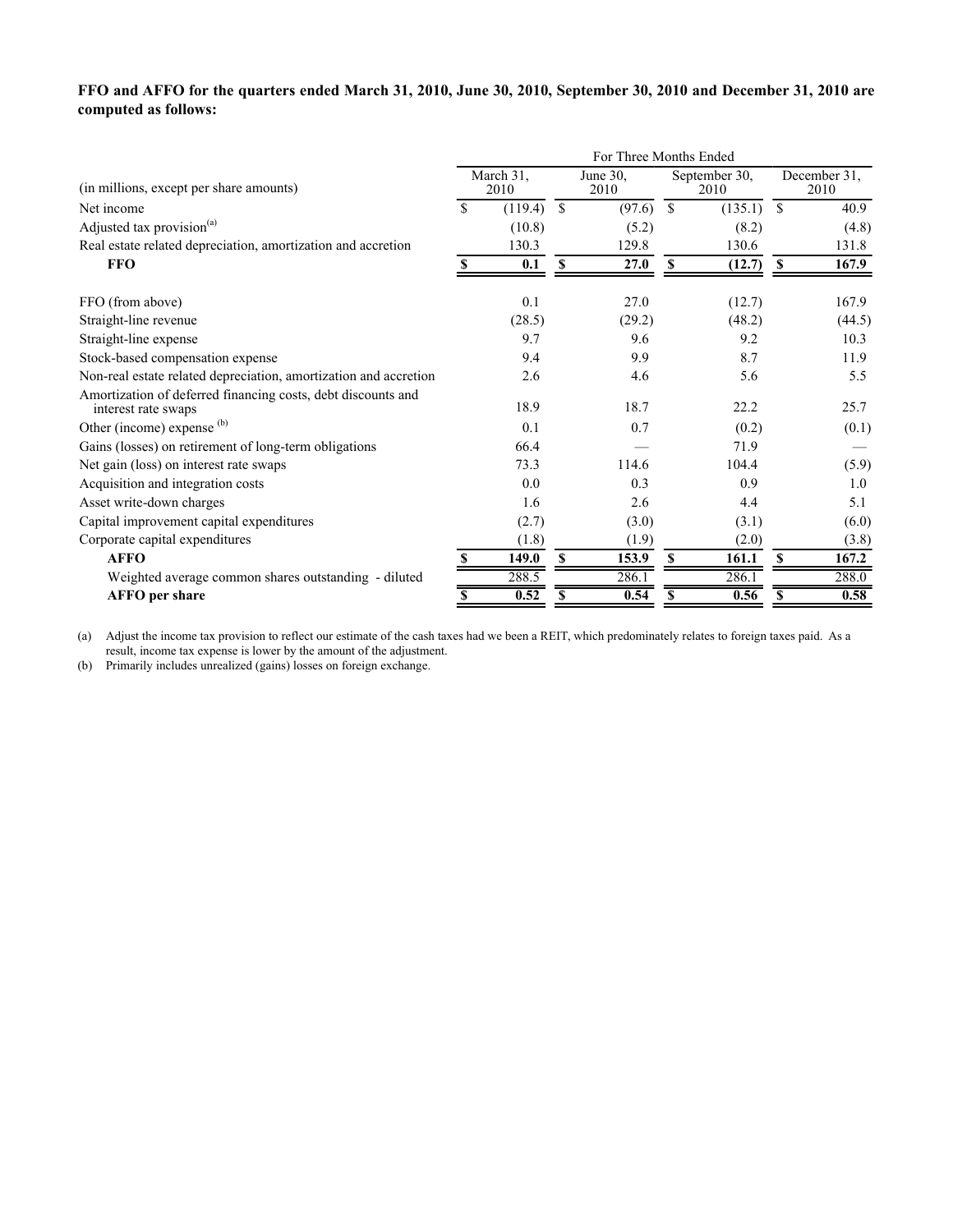# **FFO and AFFO for the years ended December 31, 2011, 2010, 2009, 2008 and 2007 are computed as follows:**

|                                                                                     | For the Twelve Months Ended |         |                         |                      |                          |         |                          |         |                          |         |  |  |
|-------------------------------------------------------------------------------------|-----------------------------|---------|-------------------------|----------------------|--------------------------|---------|--------------------------|---------|--------------------------|---------|--|--|
| (in millions, except per share amounts)                                             | December 31,<br>2011        |         |                         | December 31,<br>2010 | December 31,<br>2009     |         | December 31,<br>2008     |         | December 31,<br>2007     |         |  |  |
| Net income                                                                          | \$                          | 171.5   | $\mathbb{S}$            | (311.3)              | $\overline{\mathcal{S}}$ | (114.1) | $\overline{\mathcal{S}}$ | (48.9)  | $\overline{\mathcal{S}}$ | (223.0) |  |  |
| Adjusted tax provision <sup>(a)</sup>                                               |                             | 5.0     |                         | (29.0)               |                          | (78.3)  |                          | (106.9) |                          | (95.6)  |  |  |
| Real estate related depreciation, amortization and<br>accretion                     |                             | 531.9   |                         | 522.5                |                          | 520.8   |                          | 492.3   |                          | 502.5   |  |  |
| <b>FFO</b>                                                                          | <sup>\$</sup>               | 708.3   | $\mathbf{s}$            | 182.2                | <b>S</b>                 | 328.4   | $\mathbf{s}$             | 336.6   | <b>S</b>                 | 184.0   |  |  |
| FFO (from above)                                                                    |                             | 708.3   |                         | 182.2                |                          | 328.4   |                          | 336.6   |                          | 184.0   |  |  |
| Straight-line revenue                                                               |                             | (178.5) |                         | (150.3)              |                          | (84.7)  |                          | (22.9)  |                          | (30.9)  |  |  |
| Straight-line expense                                                               |                             | 39.0    |                         | 38.8                 |                          | 37.6    |                          | 39.4    |                          | 41.2    |  |  |
| Stock-based compensation expense                                                    |                             | 36.0    |                         | 40.0                 |                          | 30.3    |                          | 28.8    |                          | 25.1    |  |  |
| Non-real estate related depreciation, amortization<br>and accretion                 |                             | 21.1    |                         | 18.3                 |                          | 8.9     |                          | 34.1    |                          | 37.4    |  |  |
| Amortization of deferred financing costs, debt<br>discounts and interest rate swaps |                             | 102.9   |                         | 85.5                 |                          | 61.4    |                          | 24.8    |                          | 23.9    |  |  |
| Other (income) expense $(b)(c)$                                                     |                             | 5.6     |                         | 0.6                  |                          | (2.4)   |                          | 62.1    |                          | 80.4    |  |  |
| Gains (losses) on retirement of long-term<br>obligations                            |                             |         |                         | 138.4                |                          | 91.1    |                          |         |                          |         |  |  |
| Net gain (loss) on interest rate swaps                                              |                             |         |                         | 286.4                |                          | 93.0    |                          | 37.9    |                          |         |  |  |
| Acquisition and integration costs                                                   |                             | 3.3     |                         | 2.1                  |                          |         |                          | 2.5     |                          | 25.4    |  |  |
| Asset write-down charges                                                            |                             | 22.3    |                         | 13.7                 |                          | 19.2    |                          | 16.9    |                          | 65.5    |  |  |
| Capital improvement capital expenditures                                            |                             | (14.0)  |                         | (14.8)               |                          | (17.8)  |                          | (14.2)  |                          | (9.5)   |  |  |
| Corporate capital expenditures                                                      |                             | (9.4)   |                         | (9.5)                |                          | (10.3)  |                          | (12.9)  |                          | (13.8)  |  |  |
| <b>AFFO</b>                                                                         | $\mathbf{s}$                | 736.7   | $\mathbb S$             | 631.2                | $\mathbf{s}$             | 554.7   | $\mathbf S$              | 533.1   | $\mathbf{s}$             | 428.6   |  |  |
| Weighted average common shares outstanding -<br>diluted                             |                             | 285.9   |                         | 286.8                |                          | 286.6   |                          | 282.0   |                          | 279.9   |  |  |
| FFO per share                                                                       |                             | 2.48    | S                       | 0.63                 | S                        | 1.14    | $\overline{\mathbf{s}}$  | 1.20    | S                        | 0.66    |  |  |
| <b>AFFO</b> per share                                                               | $\overline{\mathbf{s}}$     | 2.58    | $\overline{\mathbf{s}}$ | 2.20                 | $\overline{\mathbf{s}}$  | 1.94    | $\overline{\$}$          | 1.89    | $\overline{\mathbf{s}}$  | 1.54    |  |  |

(a) Adjust the income tax provision to reflect our estimate of the cash taxes had we been a REIT, which predominately relates to foreign taxes paid. As a result, income tax expense is lower by the amount of the adjustment.

(b) Primarily includes unrealized (gains) losses on foreign exchange, except as denotes with footnote (c).

(c) Amount represents the impairment of available-for-sale securities of \$4 million, \$56 million and \$76 million for 2011, 2008 and 2007, respectively.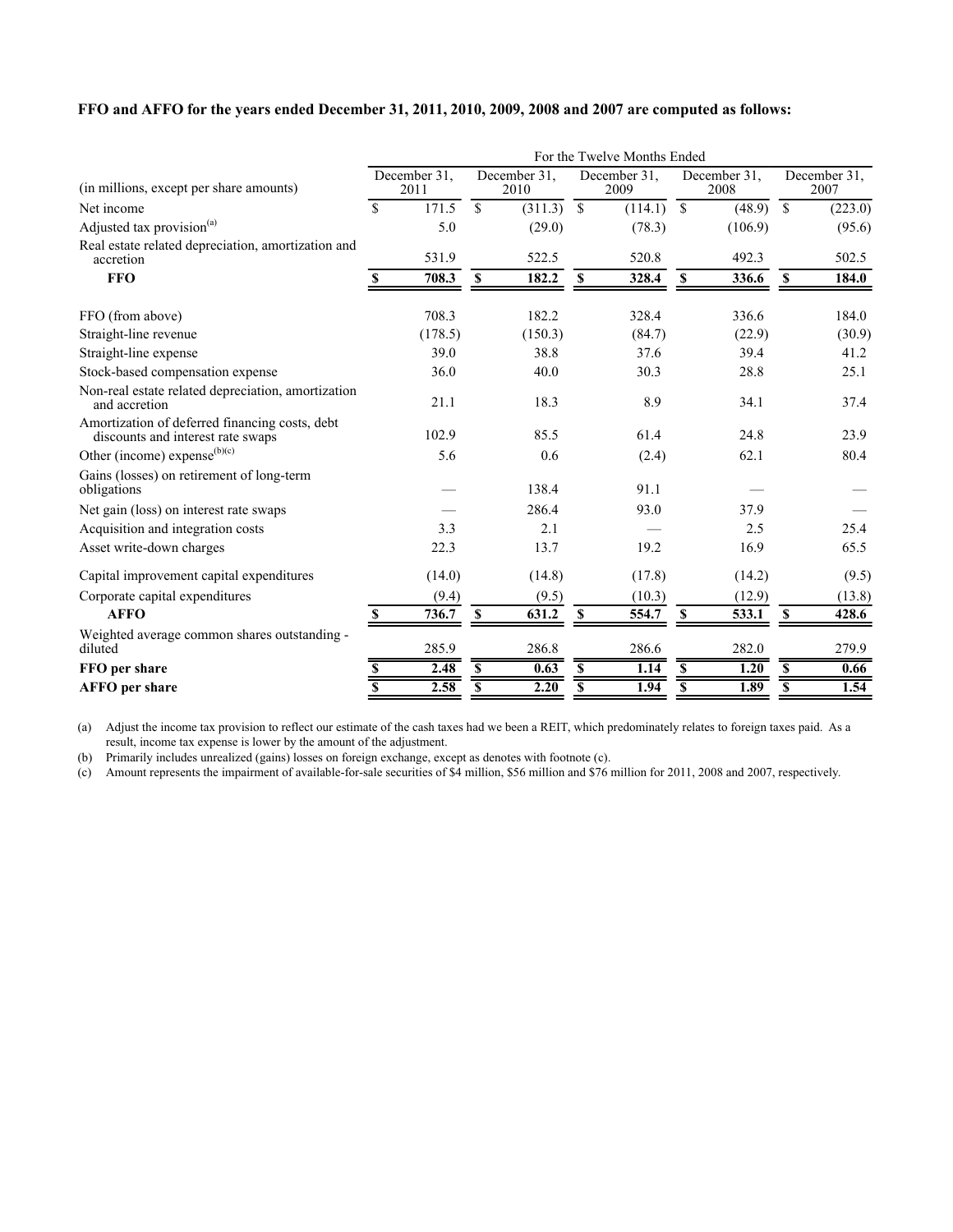# **Recurring cash flow and recurring cash flow per share for the three months and years ended December 31, 2011 and 2010 are computed as follows:**

|                                                                           | For the Three Months Ended<br>December 31.<br>December 31.<br>December 31.<br>2011<br>2010<br>2011<br>335.2<br>S<br>1.306.8<br>- \$<br>311.4<br>-S |       |  |       |  |       | For the Twelve Months Ended |         |  |  |
|---------------------------------------------------------------------------|----------------------------------------------------------------------------------------------------------------------------------------------------|-------|--|-------|--|-------|-----------------------------|---------|--|--|
|                                                                           |                                                                                                                                                    |       |  |       |  |       | December 31.<br>2010        |         |  |  |
| (in millions, except per share amounts)<br>Adjusted EBITDA <sup>(a)</sup> |                                                                                                                                                    |       |  |       |  |       | S                           | 1,171.9 |  |  |
| Less: Interest expense and amortization of deferred financing<br>costs    |                                                                                                                                                    | 127.3 |  | 125.9 |  | 507.6 |                             | 490.3   |  |  |
| Less: Sustaining capital expenditures                                     |                                                                                                                                                    | 9.2   |  | 9.8   |  | 23.4  |                             | 24.3    |  |  |
| RCF                                                                       |                                                                                                                                                    | 198.7 |  | 175.7 |  | 775.8 |                             | 657.3   |  |  |
| Weighted average common shares outstanding — diluted                      |                                                                                                                                                    | 282.9 |  | 288.0 |  | 285.9 |                             | 286.8   |  |  |
| <b>RCF</b> per share                                                      |                                                                                                                                                    | 0.70  |  | 0.61  |  | 2.71  |                             | 2.29    |  |  |

(a) As reconciled herein above.

# **Recurring cash flow for the quarter ending March 31, 2012 and the year ending December 31, 2012 is forecasted as follows:**

|                                                                     | First Ouarter 2012 | Full Year 2012     |
|---------------------------------------------------------------------|--------------------|--------------------|
| <i>(in millions)</i>                                                |                    |                    |
| Adjusted EBITDA <sup>(a)</sup>                                      | \$335 to \$340     | \$1,365 to \$1,380 |
| Less: Interest expense and amortization of deferred financing costs | \$124 to \$128     | \$505 to \$515     |
| Less: Sustaining capital expenditures                               | \$5 to \$7         | \$22 to \$27       |
| <b>RCF</b>                                                          | \$204 to \$209     | \$832 to \$842     |

(a) As reconciled herein above.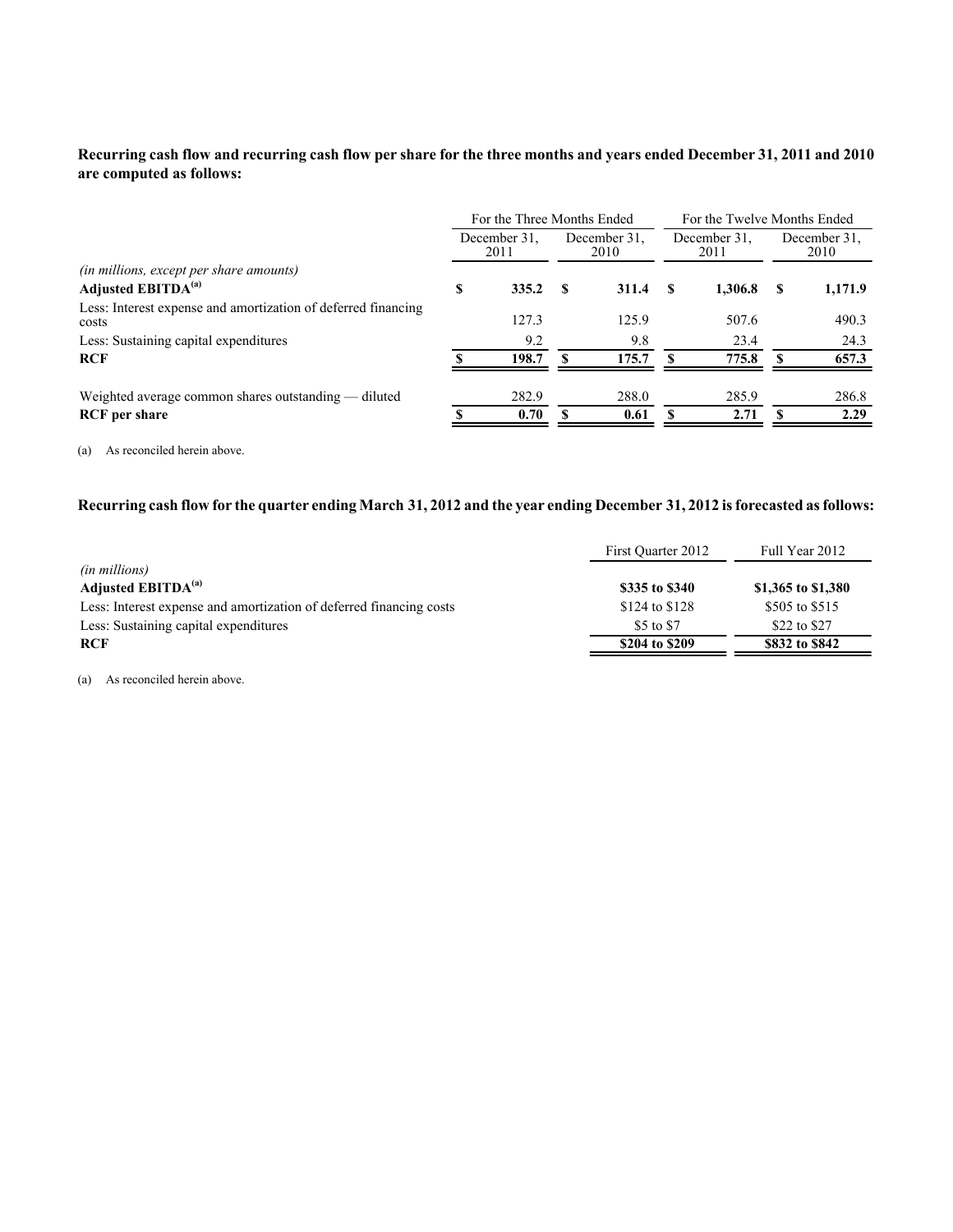#### **Adjusted EBITDA and recurring cash flow for the years ended December 31, 2011, 2010, 2009, 2008 and 2007 are computed as follows:**

|                                                                        | <b>For the Twelve Months Ended</b> |                      |                      |              |    |                      |               |                      |               |                      |  |  |  |
|------------------------------------------------------------------------|------------------------------------|----------------------|----------------------|--------------|----|----------------------|---------------|----------------------|---------------|----------------------|--|--|--|
| (in millions)                                                          |                                    | December 31.<br>2011 | December 31.<br>2010 |              |    | December 31,<br>2009 |               | December 31.<br>2008 |               | December 31,<br>2007 |  |  |  |
| Net income (loss)                                                      | \$.                                | 171.5                | <sup>\$</sup>        | $(311.3)$ \$ |    | (114.1)              | <sup>\$</sup> | (48.9)               | <sup>\$</sup> | (223.0)              |  |  |  |
| Adjustments to increase (decrease) net income (loss):                  |                                    |                      |                      |              |    |                      |               |                      |               |                      |  |  |  |
| Restructuring charges                                                  |                                    |                      |                      |              |    |                      |               |                      |               | 3.2                  |  |  |  |
| Asset write-down charges                                               |                                    | 22.3                 |                      | 13.7         |    | 19.2                 |               | 16.8                 |               | 65.5                 |  |  |  |
| Acquisition and integration costs                                      |                                    | 3.3                  |                      | 2.1          |    |                      |               | 2.5                  |               | 25.4                 |  |  |  |
| Depreciation, amortization and accretion                               |                                    | 553.0                |                      | 540.8        |    | 529.7                |               | 526.4                |               | 539.9                |  |  |  |
| Interest expense and amortization of deferred<br>financing costs       |                                    | 507.6                |                      | 490.3        |    | 445.9                |               | 354.1                |               | 350.3                |  |  |  |
| Gains (losses) on retirement of long-term obligations                  |                                    |                      |                      | 138.4        |    | 91.1                 |               |                      |               |                      |  |  |  |
| Net gain (loss) on interest rate swaps                                 |                                    |                      |                      | 286.4        |    | 93.0                 |               | 37.9                 |               |                      |  |  |  |
| Interest income                                                        |                                    | (0.7)                |                      | (2.2)        |    | (3.0)                |               | (8.3)                |               | (14.2)               |  |  |  |
| Other income (expense)                                                 |                                    | 5.6                  |                      | 0.6          |    | (2.4)                |               | 62.1                 |               | 80.4                 |  |  |  |
| Benefit (provision) for income taxes                                   |                                    | 8.3                  |                      | (26.8)       |    | (76.4)               |               | (104.3)              |               | (94.0)               |  |  |  |
| Stock-based compensation expense                                       |                                    | 36.0                 |                      | 40.0         |    | 30.3                 |               | 28.8                 |               | 25.1                 |  |  |  |
| Adjusted EBITDA                                                        |                                    | 1,306.8              |                      | 1,171.9      | \$ | 1,013.3              | \$            | 867.1                | \$            | 758.6                |  |  |  |
| Less: Interest expense and amortization of deferred<br>financing costs |                                    | 507.6                |                      | 490.3        |    | 445.9                |               | 354.1                |               | 350.3                |  |  |  |
| Less: Sustaining capital expenditures                                  |                                    | 23.4                 |                      | 24.3         |    | 28.1                 |               | 27.1                 |               | 23.3                 |  |  |  |
| <b>RCF</b>                                                             | S                                  | 775.8                | \$                   | 657.3        |    | 539.3                | \$            | 485.9                | \$            | 385.1                |  |  |  |
|                                                                        |                                    |                      |                      |              |    |                      |               |                      |               |                      |  |  |  |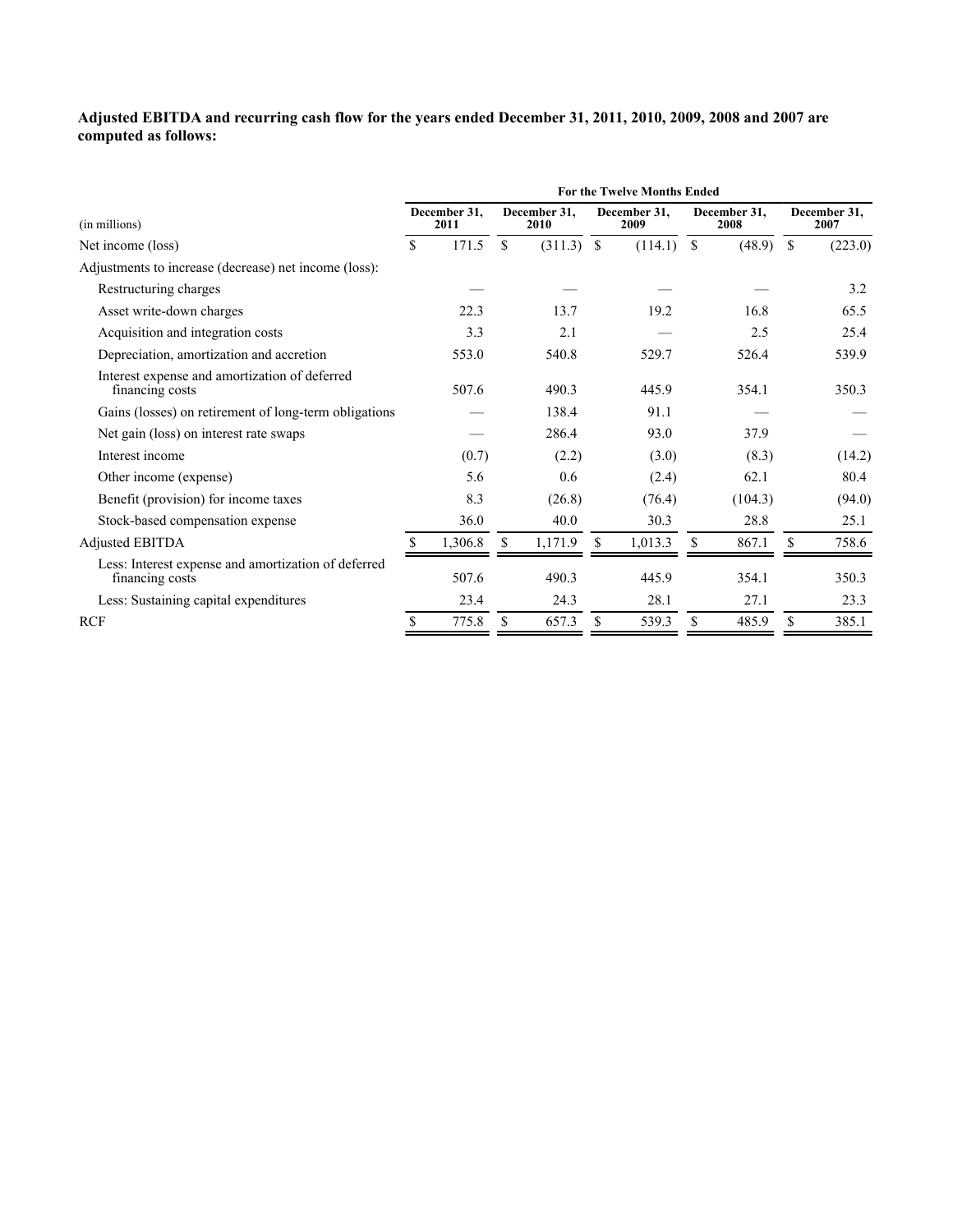#### **OTHER CALCULATIONS:**

#### **Net Debt to Adjusted EBITDA ratio for the quarters ended December 31, 2011, December 31, 2010 and December 31, 2009 are computed as follows:**

|                                                       | <b>For the Three Months Ended</b> |                      |    |                      |                      |         |  |  |  |  |
|-------------------------------------------------------|-----------------------------------|----------------------|----|----------------------|----------------------|---------|--|--|--|--|
| (in millions)                                         |                                   | December 31,<br>2011 |    | December 31,<br>2010 | December 31,<br>2009 |         |  |  |  |  |
| Total Debt (face value) at Quarter End                |                                   | 6.958.3              | Ж  | 6,867.6              |                      | 6,690.6 |  |  |  |  |
| Cash at Ouarter End                                   |                                   | 80.1                 |    | 112.5                |                      | 766.1   |  |  |  |  |
| Total Net Debt at Quarter End                         |                                   | 6.878.2              |    | 6,755.1              |                      | 5,924.5 |  |  |  |  |
| Quarterly Adjusted EBITDA                             |                                   | 335.2                | -S | 311.4                |                      | 263.5   |  |  |  |  |
| Annualized Quarterly Adjusted EBITDA                  |                                   | 1,340.9              | S  | 1,245.7              |                      | 1,053.9 |  |  |  |  |
| Total Net Debt / Annualized Quarterly Adjusted EBITDA |                                   | 5.1X                 |    | 5.4X                 |                      | 5.6X    |  |  |  |  |

#### **Cash run-rate interest coverage ratio for the quarters ended December 31, 2011, December 31, 2010 and December 31, 2009 is computed as follows:**

|                                                                       | <b>For the Three Months Ended</b> |                      |  |                      |                      |        |  |  |  |  |  |
|-----------------------------------------------------------------------|-----------------------------------|----------------------|--|----------------------|----------------------|--------|--|--|--|--|--|
| (in millions)                                                         |                                   | December 31,<br>2011 |  | December 31.<br>2010 | December 31.<br>2009 |        |  |  |  |  |  |
| Interest Expense and Amortization of Deferred Financing Costs         |                                   | 127.3                |  | 125.9                |                      | 118.9  |  |  |  |  |  |
| Amortization of Deferred Financing Cost and Non-Cash Interest Expense |                                   | (25.7)               |  | (25.7)               |                      | (17.8) |  |  |  |  |  |
| Cash Interest at Quarter End                                          |                                   | 101.6                |  | 100.2                |                      | 101.1  |  |  |  |  |  |
| Quarterly Adjusted EBITDA                                             |                                   | 335.2                |  | 311.4                |                      | 263.5  |  |  |  |  |  |
| Quarterly Adjusted EBITDA / Cash Interest Expense                     |                                   | 3.3X                 |  | 3.1X                 |                      | 2.6X   |  |  |  |  |  |

Note: Components may not sum to total due to rounding.

#### **Sustaining capital expenditures for the three months and years ended December 31, 2011 and 2010 are computed as follows:**

|                                                | <b>For the Three Months Ended</b> |  |      |                      |       |                      | <b>For the Twelve Months Ended</b> |  |  |  |  |
|------------------------------------------------|-----------------------------------|--|------|----------------------|-------|----------------------|------------------------------------|--|--|--|--|
| (in millions)                                  | December 31,<br>2011              |  |      | December 31.<br>2011 |       | December 31,<br>2010 |                                    |  |  |  |  |
| Capital Expenditures                           | 82.8                              |  | 79.8 |                      | 347.9 |                      | 228.1                              |  |  |  |  |
| Less: Land purchases                           | 32.5                              |  | 32.0 |                      | 196.4 |                      | 109.1                              |  |  |  |  |
| Less: Tower improvements and other             | 27.7                              |  | 26.4 |                      | 82.8  |                      | 73.9                               |  |  |  |  |
| Less: Construction of towers                   | 13.3                              |  | 11.6 |                      | 45.4  |                      | 20.7                               |  |  |  |  |
| Sustaining capital expenditures <sup>(a)</sup> | 9.3                               |  | 9.8  |                      | 23.4  |                      | 24.3                               |  |  |  |  |

(a) Inclusive of corporate and capital improvement capital expenditures.